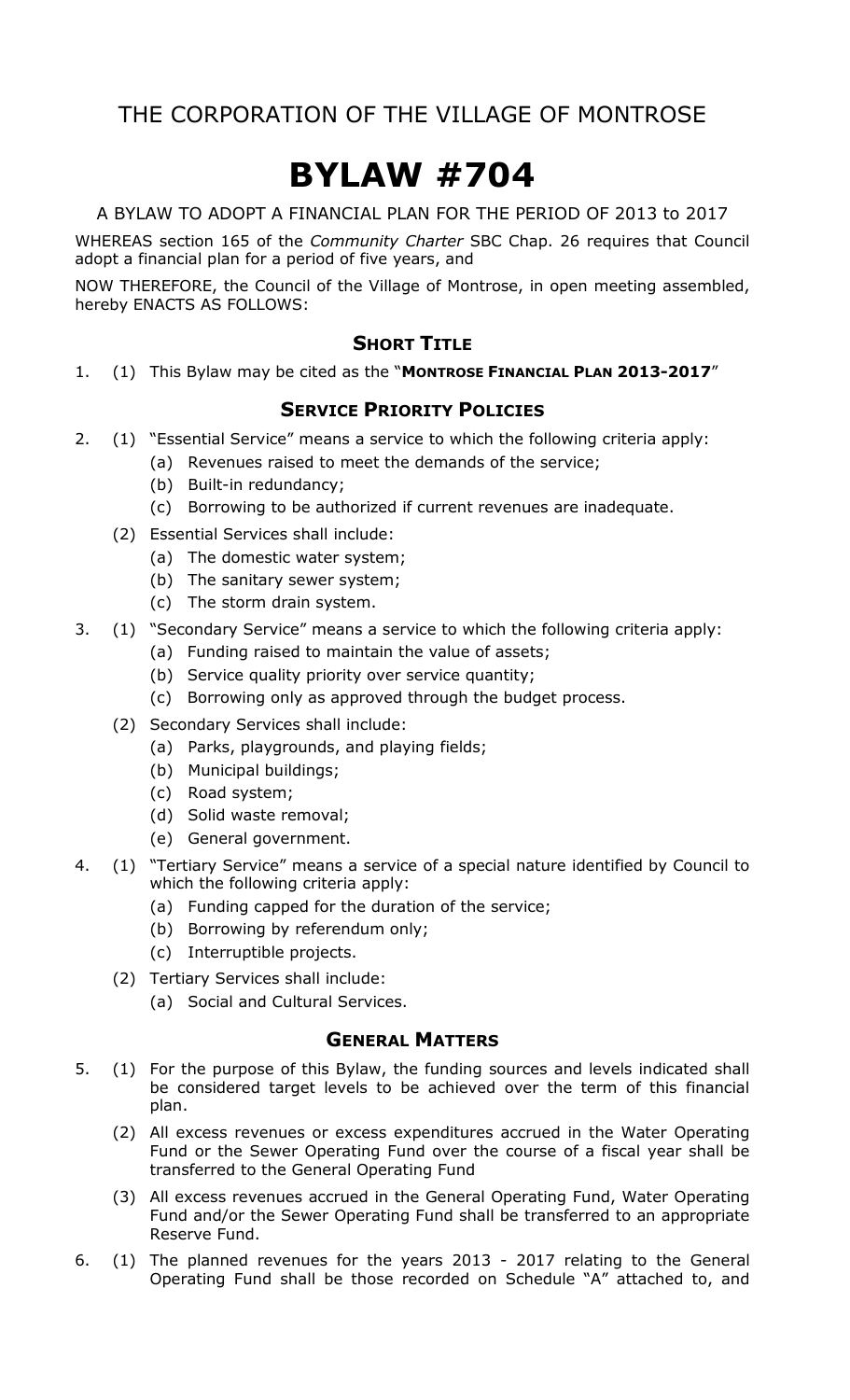forming part of this Bylaw.

- (2) The planned expenditures for the years 2013 2017 relating to the General Operating Fund shall be those recorded on Schedule "B" attached to, and forming part of this Bylaw.
- (3) The planned revenues and expenditures for the years 2013 2017 relating to the Water Operating Fund shall be those recorded on Schedule "C" attached to, and forming part of this Bylaw.
- (4) The planned revenues and expenditures for the years 2013 2017 relating to the Sewer Operating Fund shall be those recorded on Schedule "D" attached to, and forming part of this Bylaw.
- (5) The Statement of Objectives and Policies for the years 2013 2017 relating to the Financial Plan shall be those recorded on Schedule "E" attached to, and forming part of this Bylaw.

### ENACTMENT

7. (1) If any section, subsection, sentence, clause or phrase of this Bylaw is for any reason held to be invalid by the decision of any court of competent jurisdiction, the invalid portion shall be severed and the part that is invalid shall not affect the validity of the remainder.

\_\_\_\_\_\_\_\_\_\_\_\_\_\_\_\_\_\_\_\_\_\_\_\_\_\_\_\_\_\_\_\_\_ \_\_\_\_\_\_\_\_\_\_\_\_\_\_\_\_\_\_\_\_\_\_\_\_\_\_\_\_\_\_\_\_

(2) This Bylaw shall come into full force and effect on final adoption.

READ A FIRST TIME  $\qquad \qquad$  this  $15<sup>th</sup>$  day of April, 2013 READ A SECOND TIME  $R$  and  $R$  this 15<sup>th</sup> day of April, 2013 READ A THIRD TIME<br>
PUBLIC CONSULTATION HELD<br>  $\frac{15^{th}}{15}$  day of May, 2013 PUBLIC CONSULTATION HELD<br>RECONSIDERED AND FINALLY ADOPTED this  $6^{th}$  day of May, 2013 RECONSIDERED AND FINALLY ADOPTED

Mayor **Communist Communist Communist Communist Communist Communist Communist Communist Communist Communist Communist Communist Communist Communist Communist Communist Communist Communist Communist Communist Communist Commu** 

Certified a true copy of Bylaw #704, as adopted

\_\_\_\_\_\_\_\_\_\_\_\_\_\_\_\_\_\_\_\_\_\_\_\_\_\_\_\_\_\_\_\_\_\_\_\_\_\_\_ Corporate Officer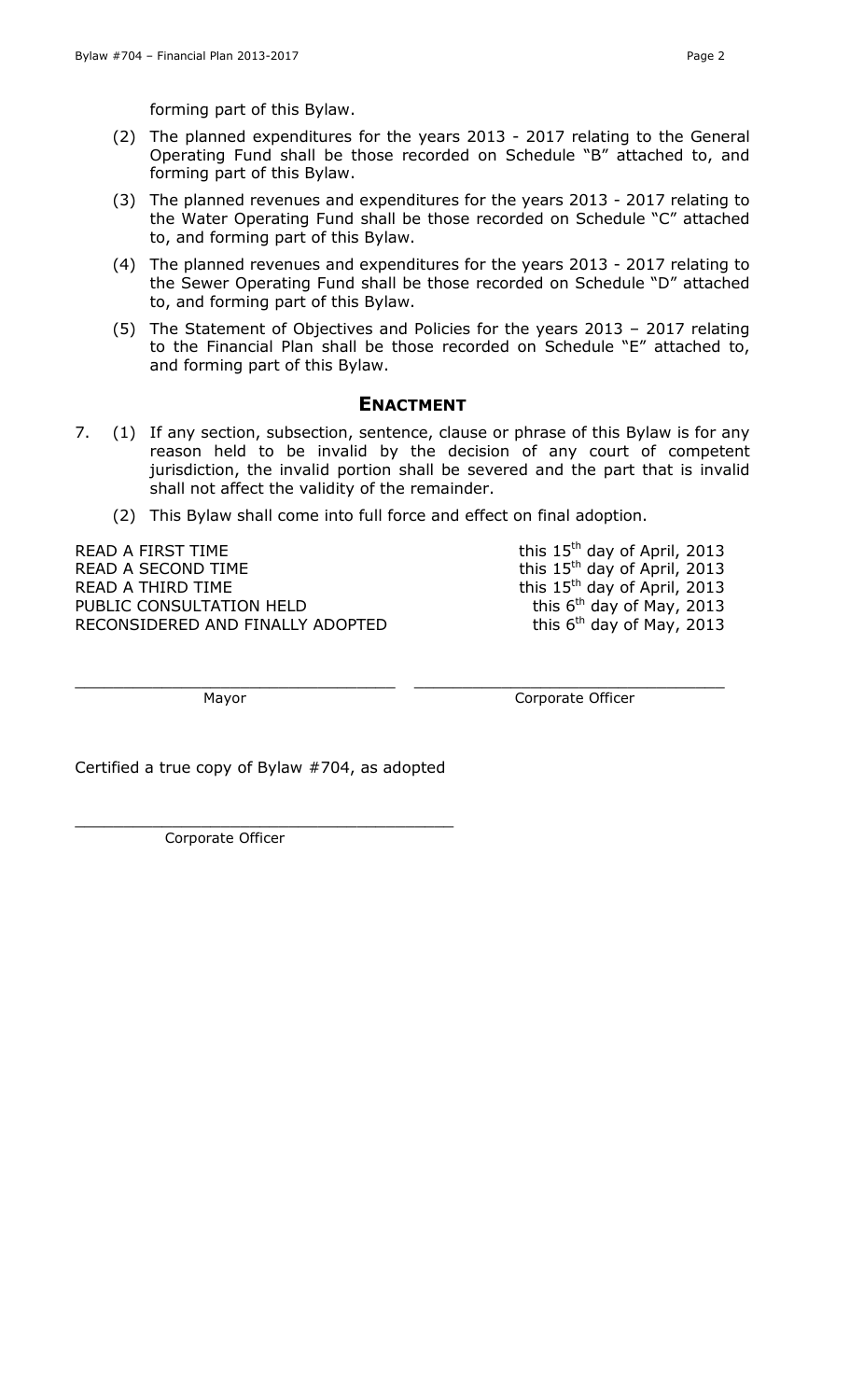# BYLAW #704

# SCHEDULE "A" – GENERAL FUND REVENUES

|                                                  | 2012          | 2012<br><b>PRE</b> | 2013          | 2014          | 2015          | 2016          | 2017          |
|--------------------------------------------------|---------------|--------------------|---------------|---------------|---------------|---------------|---------------|
|                                                  | <b>BUDGET</b> | <b>AUDIT</b>       | <b>BUDGET</b> | <b>BUDGET</b> | <b>BUDGET</b> | <b>BUDGET</b> | <b>BUDGET</b> |
| <b>TAXES</b>                                     |               |                    |               |               |               |               |               |
| Ad Valorem Taxes                                 | 88,164        | 88,164             | 115,423       | 117,731       | 119,497       | 121,290       | 123,109       |
| <b>Drainage Parcel Taxes</b>                     | 23,690        | 23,690             | 24,150        | 24,633        | 25,002        | 25,378        | 25,758        |
| <b>Road Parcel Taxes</b>                         | 121,900       | 121,900            | 100,740       | 102,755       | 104,296       | 105,861       | 107,448       |
| <b>Community Development Parcel Taxes</b>        | 2,369         | 2,369              | 2,415         | 2,463         | 2,500         | 2,538         | 2,576         |
| <b>Utility Taxes</b>                             | 11,116        | 11,116             | 11,406        | 11,000        | 11,000        | 11,000        | 11,000        |
| Grant in Lieu of Taxes                           | 2,900         | 2,900              | 2,900         | 2,900         | 2,900         | 2,900         | 2,900         |
| <b>TOTAL TAXES</b>                               | 250,139       | 250,139            | 257,034       | 261,483       | 265,196       | 268,966       | 272,792       |
| <b>SALE OF SERVICES</b>                          |               |                    |               |               |               |               |               |
| Garbage Service                                  | 19,040        | 20,754             | 19,300        | 19,500        | 19,695        | 19,892        | 20,091        |
| <b>Recreation Services</b>                       | 6,000         | 8,830              | 6,000         | 6,250         | 6,250         | 6,500         | 6,500         |
| <b>Other Services</b>                            | 450           | 347                | 150           | 500           | 500           | 600           | 600           |
| <b>TOTAL SALE OF SERVICES</b>                    | 25,490        | 29,931             | 25,450        | 26,250        | 26,445        | 26,992        | 27,191        |
| <b>OTHER REVENUES FROM OWN</b><br><b>SOURCES</b> |               |                    |               |               |               |               |               |
| Licenses & Permits                               | 3,250         | 10,144             | 3,900         | 3,500         | 3,500         | 3,750         | 3,750         |
| Rentals                                          | 53,800        | 60,155             | 64,299        | 57,000        | 57,000        | 57,500        | 58,000        |
| Miscellaneous<br><b>TOTAL REVENUES FROM OWN</b>  | 30,600        | 31,969             | 23,550        | 31,000        | 31,000        | 31,000        | 31,000        |
| <b>SOURCES</b>                                   | 87,650        | 102,268            | 91,749        | 91,500        | 91,500        | 92,250        | 92,750        |
| UNCONDITIONAL TRANSFERS                          |               |                    |               |               |               |               |               |
|                                                  | 527,000       | 526,961            | 246,290       | 246,290       | 250,000       | 250,000       | 250,000       |
| <b>CONDITIONAL TRANSFERS</b>                     |               |                    |               |               |               |               |               |
|                                                  | 865,379       | 166,678            | 162,141       | 163,000       | 165,000       | 165,000       | 170,000       |
| <b>INTERNAL TRANSFER</b>                         |               |                    |               |               |               |               |               |
| <b>Water Fund Administration</b>                 | 19,058        | 19,058             | 23,194        | 15,000        | 15,500        | 15,500        | 16,000        |
| Sewer Fund Administration                        | 32,665        | 32,665             | 34,485        | 37,500        | 37,500        | 40,000        | 40,000        |
| <b>Other Transfers</b>                           | 5,558         | 26,385             | 60,000        | 0             | 5,000         | 0             | 0             |
| <b>TOTAL INTERNAL TRANSFERS</b>                  | 57,281        | 78,108             | 117,679       | 52,500        | 45,000        | 55,500        | 56,000        |
| <b>COLLECTIONS FOR OTHERS</b>                    |               |                    |               |               |               |               |               |
|                                                  | 739,478       | 741,715            | 759,437       | 760,000       | 760,000       | 760,000       | 760,000       |
| <b>TOTAL GENERAL FUND REVENUES</b>               |               |                    |               |               |               |               |               |
|                                                  | 2,552,417     | 1,895,800          | 1,659,780     | 1,601,023     | 1,603,141     | 1,618,708     | 1,628,733     |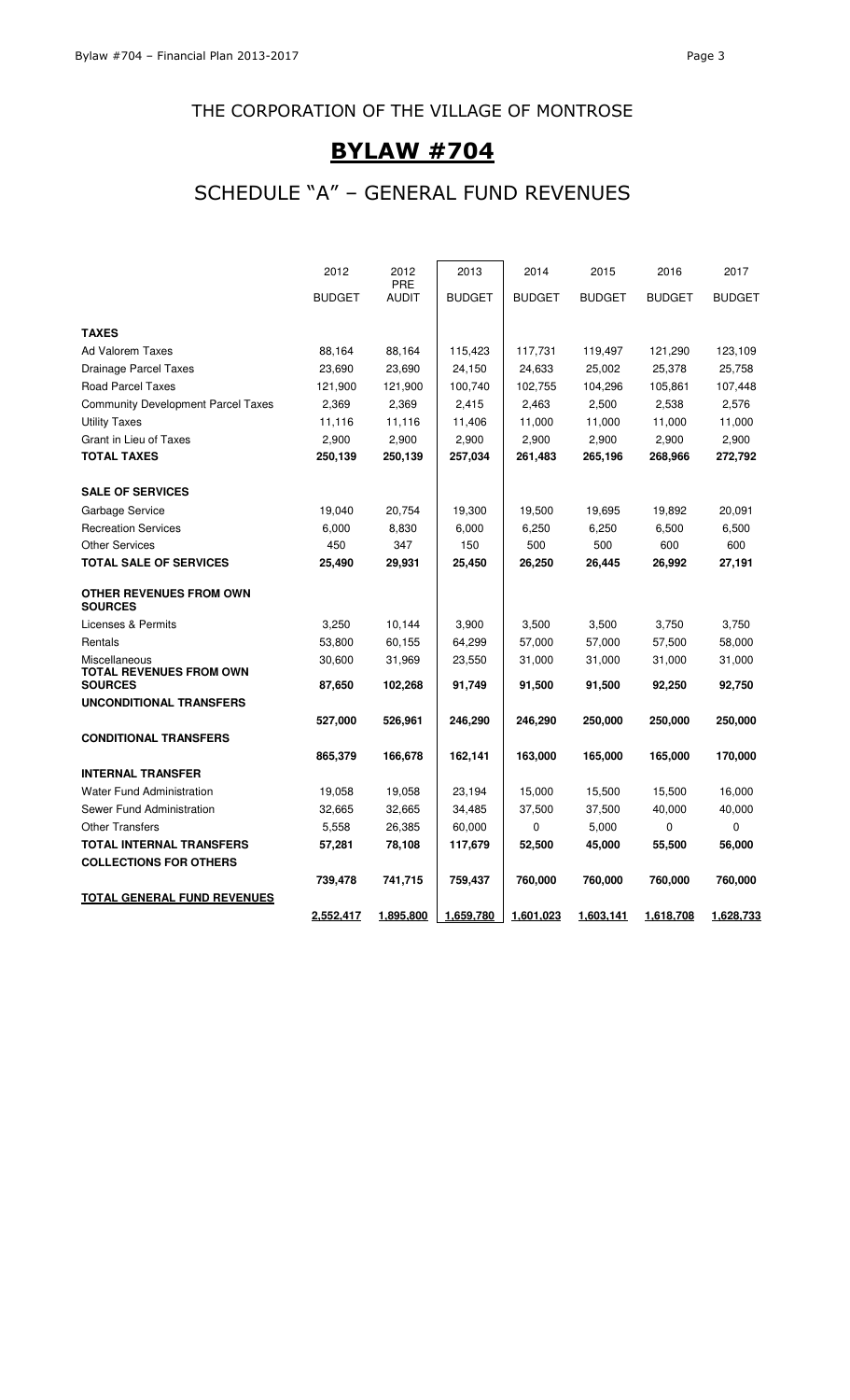# BYLAW #704

# SCHEDULE "B" – GENERAL FUND EXPENDITURES

| <b>Consolidated Funds Surplus (Deficit)</b>         | 0             | 221,086             | 0             | 0             | 0             | 0             | 0             |
|-----------------------------------------------------|---------------|---------------------|---------------|---------------|---------------|---------------|---------------|
| <b>General Fund Surplus (Deficit)</b>               | 0             | 83,738              | 0             | 0             | 0             | 0             | 0             |
| <u>TOTAL GENERAL EXPENDITURES</u>                   | 2,552,418     | 1,812,062           | 1,659,780     | 1,601,023     | 1,603,142     | 1,618,708     | 1,628,733     |
| <b>TOTAL CAPITAL PROJECTS</b>                       | 50,500        | 50,695              | 75,000        | 85,000        | 73,000        | 79,000        | 87,750        |
| Recreation                                          | 30,000        | 8,693               | 25,000        | 20,000        | 20,000        | 20,000        | 10,000        |
| <b>Public Works</b>                                 | 15,000        | 36,550              | 50,000        | 55,000        | 53,000        | 59,000        | 67,750        |
| Administration                                      | 5,500         | 5,452               | 0             | 10,000        | $\mathbf 0$   | 0             | 10,000        |
| <b>CAPITAL PROJECTS</b>                             |               |                     |               |               |               |               |               |
| <b>TOTAL FISCAL SERVICES</b>                        | 1,753,986     | 1,094,687           | 871,588       | 820,400       | 825,000       | 825,000       | 810,000       |
| Transfer of Taxes Collected for Others              | 759,958       | 764,179             | 780,788       | 760,000       | 760,000       | 760,000       | 760,000       |
| Transfer to Other Funds                             | 994,028       | 330,508             | 90,800        | 60,400        | 65,000        | 65,000        | 50,000        |
| <b>Debt Servicing</b>                               | 0             | $\pmb{0}$           | 0             | 0             | $\mathbf 0$   | 0             | 0             |
| <b>FISCAL SERVICES</b>                              |               |                     |               |               |               |               |               |
| <b>TOTAL RECREATION &amp; CULTURE</b>               | 89,398        | 91,359              | 74,147        | 76,627        | 77,661        | 78,645        | 79,758        |
| Parks                                               | 48,557        | 27,378              | 33,997        | 34,718        | 35,239        | 35,767        | 36,304        |
| Community Hall                                      | 29,586        | 53,026              | 29,467        | 29,909        | 30,358        | 30,813        | 31,275        |
| <b>Recreation Commission</b>                        | 11,255        | 10,955              | 10,683        | 12,000        | 12,000        | 12,000        | 12,000        |
| <b>RECREATION &amp; CULTURAL</b><br><b>SERVICES</b> |               |                     |               |               |               |               |               |
| <b>COMMUNITY &amp; PLANNING</b><br><b>SERVICES</b>  | 33,119        | 4,330               | 43,065        | 15,000        | 15,000        | 15,000        | 20,000        |
| <b>ENVIRONMENTAL HEALTH</b><br><b>SERVICES</b>      | 28,248        | 25,064              | 26,121        | 26,643        | 27,176        | 27,720        | 28,274        |
| TOTAL TRANSPORTATION<br><b>SERVICES</b>             | 107,396       | 101,597             | 100,729       | 102,240       | 103,717       | 105,215       | 106,267       |
| <b>Traffic Services</b>                             | 13,834        | 14,967              | 15,838        | 16,076        | 16,317        | 16,561        | 16,727        |
| Road Maintenance                                    | 82,599        | 72,726              | 73,720        | 74,826        | 75,948        | 77,087        | 77,858        |
| Equipment Operation & Maintenance                   | 10,963        | 13,904              | 11,171        | 11,339        | 11,452        | 11,566        | 11,682        |
| <b>TRANSPORTATION SERVICES</b>                      |               |                     |               |               |               |               |               |
| <b>TOTAL PROTECTIVE SERVICES</b>                    | 25,787        | 19,740              | 25,522        | 25,777        | 26,035        | 26,347        | 26,663        |
| <b>Other Protective Services</b>                    | 15,837        | 11,166              | 15,372        | 15,526        | 15,681        | 15,838        | 15,996        |
| <b>Bylaw Enforcement</b>                            | 9,950         | 8,574               | 10,150        | 10,252        | 10,354        | 10,509        | 10,667        |
| <b>PROTECTIVE SERVICES</b>                          |               |                     |               |               |               |               |               |
| <b>TOTAL GENERAL PUBLIC WORKS</b>                   | 59,999        | 44,206              | 47,128        | 47,835        | 48,552        | 49,281        | 50,020        |
| General Public Works Equipment                      | 26,071        | 21,052              | 26,198        | 26,591        | 26,990        | 27,395        | 27,806        |
| Workshop                                            | 24,030        | 16,013              | 13,553        | 13,756        | 13,963        | 14,172        | 14,385        |
| <b>General Public Works</b>                         | 9,898         | 7,141               | 7,377         | 7,488         | 7,600         | 7,714         | 7,830         |
| <b>GENERAL PUBLIC WORKS</b>                         |               |                     |               |               |               |               |               |
| <b>TOTAL GENERAL GOVT SERVICES</b>                  | 403,985       | 380,384             | 396,480       | 401,500       | 407,000       | 412,500       | 420,000       |
| <b>Other General Government Services</b>            | 62,500        | 48,102              | 52,800        | 53,856        | 54,933        | 56,032        | 57,152        |
| General Administration                              | 318,985       | 310,751             | 321,680       | 328,114       | 333,035       | 338,031       | 343,101       |
| Legislative                                         | 22,500        | 21,531              | 22,000        | 22,440        | 22,777        | 23,118        | 23,465        |
| <b>GENERAL GOVERNMENT SERVICES</b>                  |               |                     |               |               |               |               |               |
|                                                     | <b>BUDGET</b> | PRE<br><b>AUDIT</b> | <b>BUDGET</b> | <b>BUDGET</b> | <b>BUDGET</b> | <b>BUDGET</b> | <b>BUDGET</b> |
|                                                     | 2012          | 2012                | 2013          | 2014          | 2015          | 2016          | 2017          |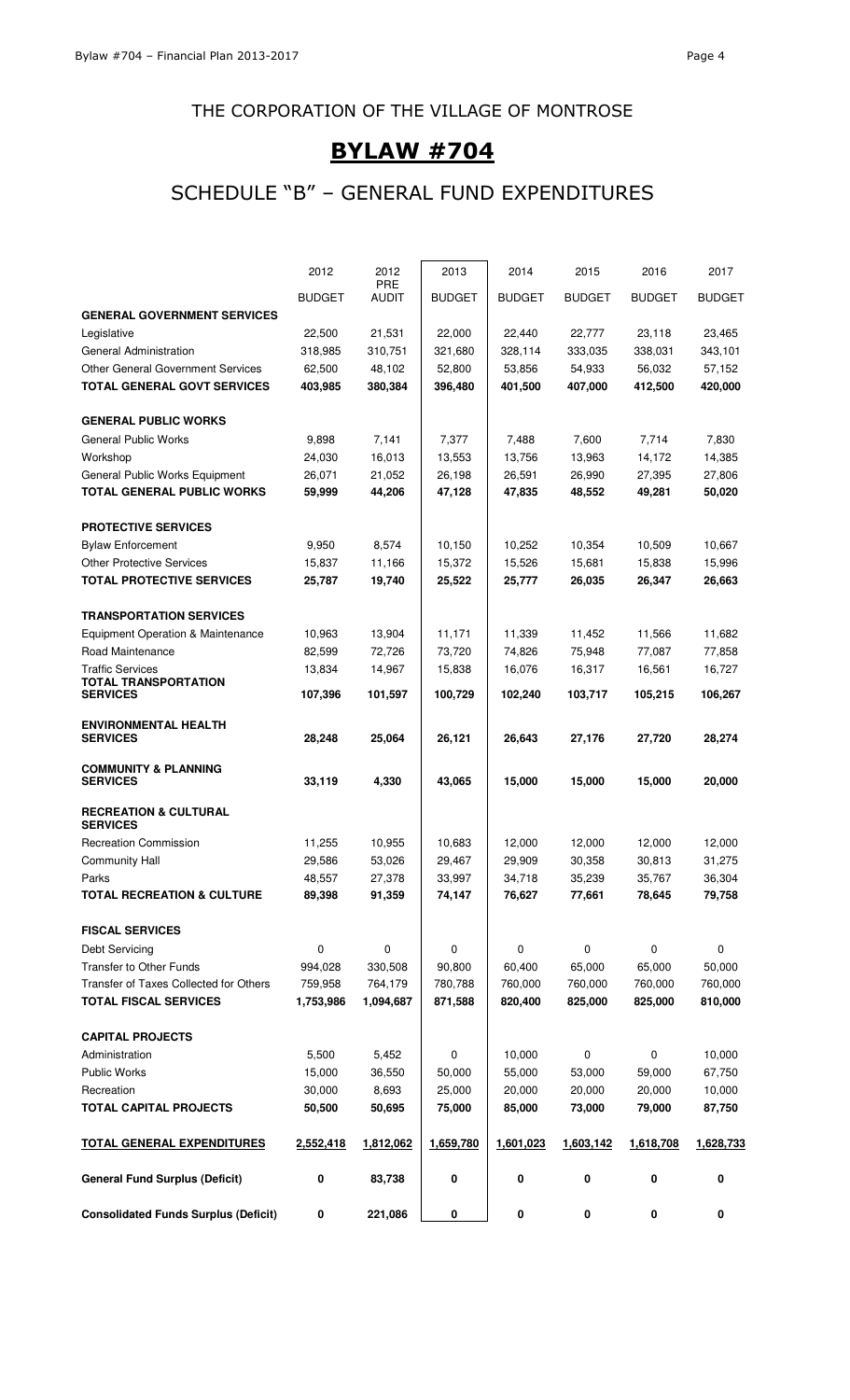### THE CORPORATION OF THE VILLAGE OF MONTROSE

### BYLAW #704

# SCHEDULE "C" – WATER FUND REVENUES & EXPENDITURES

|                                  | 2012          | 2012<br><b>PRE</b> | 2013          | 2014          | 2015          | 2016          | 2017          |
|----------------------------------|---------------|--------------------|---------------|---------------|---------------|---------------|---------------|
|                                  | <b>BUDGET</b> | <b>AUDIT</b>       | <b>BUDGET</b> | <b>BUDGET</b> | <b>BUDGET</b> | <b>BUDGET</b> | <b>BUDGET</b> |
| <b>WATER FUND REVENUES</b>       |               |                    |               |               |               |               |               |
| <b>TAXES</b>                     | 109,020       | 109,020            | 111,205       | 113,985       | 116,835       | 119,756       | 122,750       |
| <b>SALE OF SERVICES</b>          | 107,105       | 110,175            | 109,868       | 112,615       | 115,430       | 118,316       | 121,274       |
| <b>OTHER REVENUES</b>            |               |                    |               |               |               |               |               |
| Government Grants                | 765,338       | 404,569            | 1,087,404     |               |               |               |               |
| Own Sources                      | 189,400       | 189,562            | 89,317        | 0             | 0             | 0             | 0             |
| <b>TOTAL OTHER REVENUES</b>      | 954,738       | 594,131            | 1,176,721     | 0             | 0             | 0             | 0             |
| <b>TOTAL WATER FUND REVENUES</b> | 1,170,863     | 813,326            | 1,397,794     | 226,600       | 232,265       | 238,071       | 244,023       |

|                                                | 2012          | 2012<br>PRE  | 2013          | 2014          | 2015          | 2016          | 2017          |
|------------------------------------------------|---------------|--------------|---------------|---------------|---------------|---------------|---------------|
|                                                | <b>BUDGET</b> | <b>AUDIT</b> | <b>BUDGET</b> | <b>BUDGET</b> | <b>BUDGET</b> | <b>BUDGET</b> | <b>BUDGET</b> |
| <b>WATER FUND EXPENDITURES</b>                 |               |              |               |               |               |               |               |
|                                                |               |              |               |               |               |               |               |
| <b>GENERAL GOVERNMENT</b><br><b>SERVICES</b>   | 42,158        | 38,879       | 41,794        | 39,000        | 39,585        | 40,179        | 40,781        |
|                                                |               |              |               |               |               |               |               |
| <b>ENVIRONMENTAL HEALTH</b><br><b>SERVICES</b> |               |              |               |               |               |               |               |
| <b>Water Supply &amp; Distribution System</b>  |               |              |               |               |               |               |               |
| Pumping                                        | 38.723        | 27,114       | 39,033        | 39,618        | 40,213        | 40,816        | 41,428        |
| Water Supply and Distribution                  | 178,812       | 202,600      | 79,113        | 55,981        | 57,467        | 58,577        | 59,814        |
| <b>TOTAL ENVIRONMENTAL HEALTH</b>              | 217,535       | 229,714      | 118,146       | 95,599        | 97,680        | 99,393        | 101,242       |
| <b>ENVIRONMENTAL &amp; PLANNING</b>            | 4,500         | 3177         | 15,000        | 12,000        | 5,000         | 30,000        | 0             |
|                                                |               |              |               |               |               |               |               |
| <b>FISCAL SERVICES</b>                         |               |              |               |               |               |               |               |
| <b>Debt Servicing</b>                          |               |              |               |               |               |               |               |
| Long-Term Interest                             | 6,308         | 6,308        | 6,308         | 0             | 0             | 0             | 0             |
| <b>Principal Installments</b>                  | 26,770        | 26,771       | 26,771        | 0             | 0             | 0             | 0             |
| <b>TOTAL FISCAL SERVICES</b>                   | 33,078        | 33,079       | 33,079        | 0             | 0             | 0             | 0             |
| <b>TOTAL CAPITAL PROJECTS</b>                  | 873,592       | 414,953      | 1,189,775     | 80,000        | 90,000        | 68,500        | 102,000       |
|                                                |               |              |               |               |               |               |               |
| <b>TOTAL WATER FUND</b>                        |               |              |               |               |               |               |               |
| <b>EXPENDITURES</b>                            | 1,170,863     | 719,802      | 1,397,794     | 226,599       | 232,265       | 238,072       | 244,024       |
| <b>SURPLUS (DEFICIT)</b>                       | 0             | 93,524       | 0             | 0             | 0             | 0             | 0             |
|                                                |               |              |               |               |               |               |               |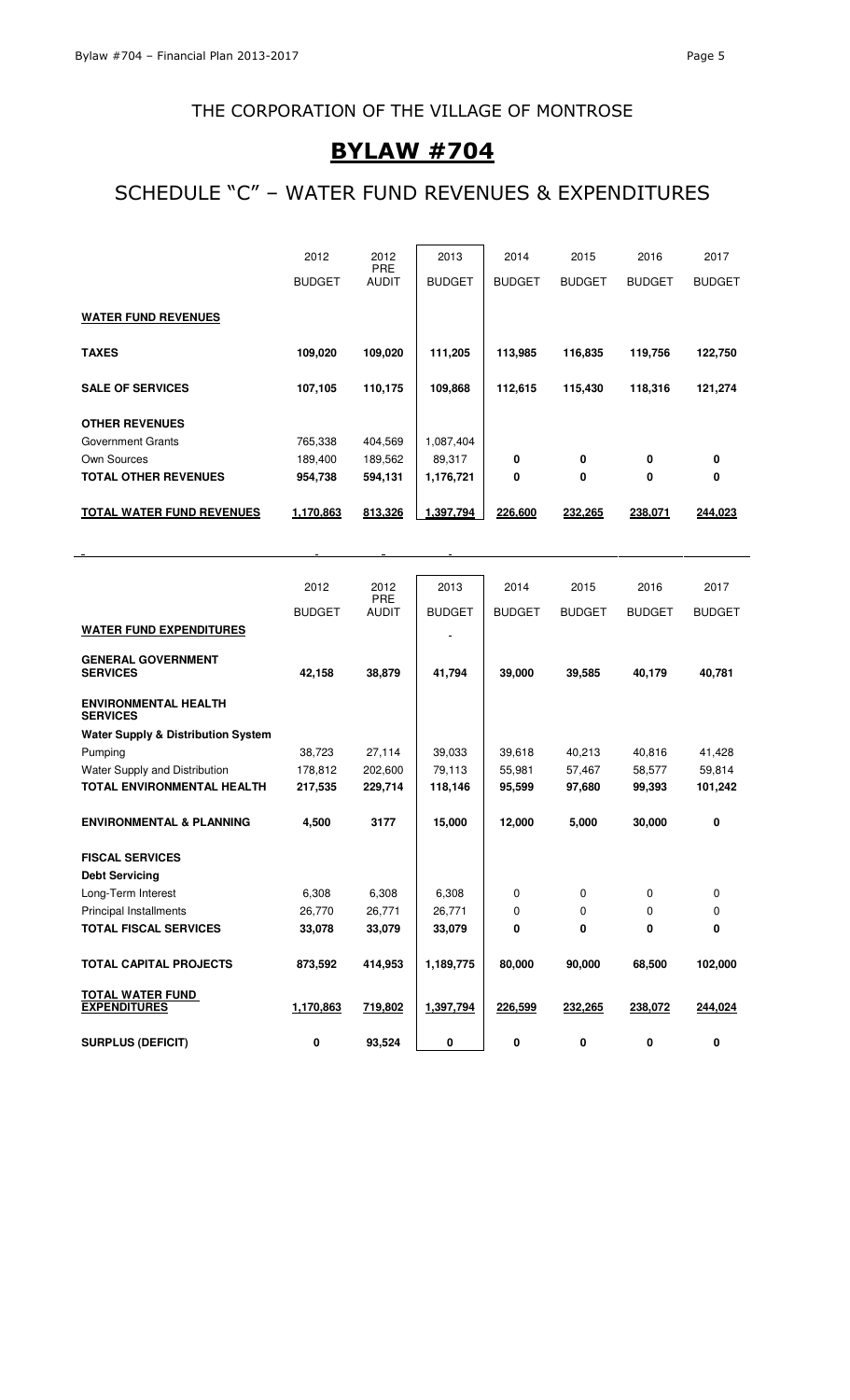### BYLAW #704

### SCHEDULE "D" – SEWER FUND REVENUES & EXPENDITURES

|                                                | 2012          | 2012                | 2013          | 2014          | 2015          | 2016          | 2017          |
|------------------------------------------------|---------------|---------------------|---------------|---------------|---------------|---------------|---------------|
|                                                | <b>BUDGET</b> | PRE<br><b>AUDIT</b> | <b>BUDGET</b> | <b>BUDGET</b> | <b>BUDGET</b> | <b>BUDGET</b> | <b>BUDGET</b> |
|                                                |               |                     |               |               |               |               |               |
| <b>SEWER FUND REVENUES</b>                     |               |                     |               |               |               |               |               |
| <b>TAXES</b>                                   | 58,710        | 58,710              | 58,710        | 59,603        | 60,497        | 61,400        | 62,321        |
| <b>SALE OF SERVICES</b>                        | 133,599       | 135,819             | 135,928       | 137,967       | 140,036       | 142,137       | 144,269       |
| <b>INTERNAL TRANSFERS</b>                      | 0             | 0                   | 0             | 0             | 0             | 0             | 0             |
| <b>TOTAL SEWER FUND REVENUES</b>               | 192,309       | 194,529             | 194,638       | 197,570       | 200,533       | 203,537       | 206,590       |
|                                                |               |                     |               |               |               |               |               |
|                                                |               |                     |               |               |               |               |               |
|                                                | 2012          | 2012<br><b>PRE</b>  | 2013          | 2014          | 2015          | 2016          | 2017          |
|                                                | <b>BUDGET</b> | <b>AUDIT</b>        | <b>BUDGET</b> | <b>BUDGET</b> | <b>BUDGET</b> | <b>BUDGET</b> | <b>BUDGET</b> |
| <b>SEWER FUND EXPENDITURES</b>                 |               |                     |               |               |               |               |               |
| <b>GENERAL GOVERNMENT</b>                      |               |                     |               |               |               |               |               |
| <b>SERVICES</b>                                | 34,290        | 33,272              | 42,110        | 38,000        | 40,000        | 40,000        | 40,000        |
| <b>ENVIRONMENTAL HEALTH</b><br><b>SERVICES</b> |               |                     |               |               |               |               |               |
| <b>Collection System Maintenance</b>           | 9,579         | 9,385               | 13,977        | 12,070        | 12,646        | 12,741        | 13,115        |
| <b>Lift Station Maintenance</b>                | 17,268        | 14,662              | 17,453        | 17,500        | 17,763        | 18,029        | 18,299        |
| Sewage Treatment Plant                         | 81,623        | 80,161              | 73,879        | 75,000        | 76,125        | 77,267        | 78,426        |
| TOTAL ENVIRONMENTAL HEALTH                     | 108,470       | 104,208             | 105,309       | 104,570       | 106,534       | 108,037       | 109,840       |
| <b>ENVIRONMENTAL &amp; PLANNING</b>            | 12,500        | 13,224              | 31,500        | 20,000        | 0             | 20,000        | 1,750         |
| <b>FISCAL SERVICES</b>                         |               |                     |               |               |               |               |               |
| <b>Debt Servicing</b>                          |               |                     |               |               |               |               |               |
| Long-Term Interest                             | 0             | 0                   | 0             | 0             | 0             | 0             | 0             |
| Principal Installments                         | 0             | 0                   | 0             | 0             | 0             | 0             | 0             |
| <b>Other Transfers</b>                         | 37,049        | 0                   | 719           | 0             | 0             | 0             | 0             |
| <b>TOTAL FISCAL SERVICES</b>                   | 37,049        | 0                   | 719           | 0             | 0             | 0             | 0             |
| <b>TOTAL CAPITAL PROJECTS</b>                  | 0             | 0                   | 15,000        | 35,000        | 54,000        | 35,500        | 55,000        |
| <b>TOTAL SEWER FUND</b><br><b>EXPENDITURES</b> | 192,309       | 150,704             | 194,638       | 197,570       | 200,534       | 203,537       | 206,590       |
| <b>SURPLUS (DEFICIT)</b>                       | 0             | 43,825              | 0             | 0             | 0             | 0             | 0             |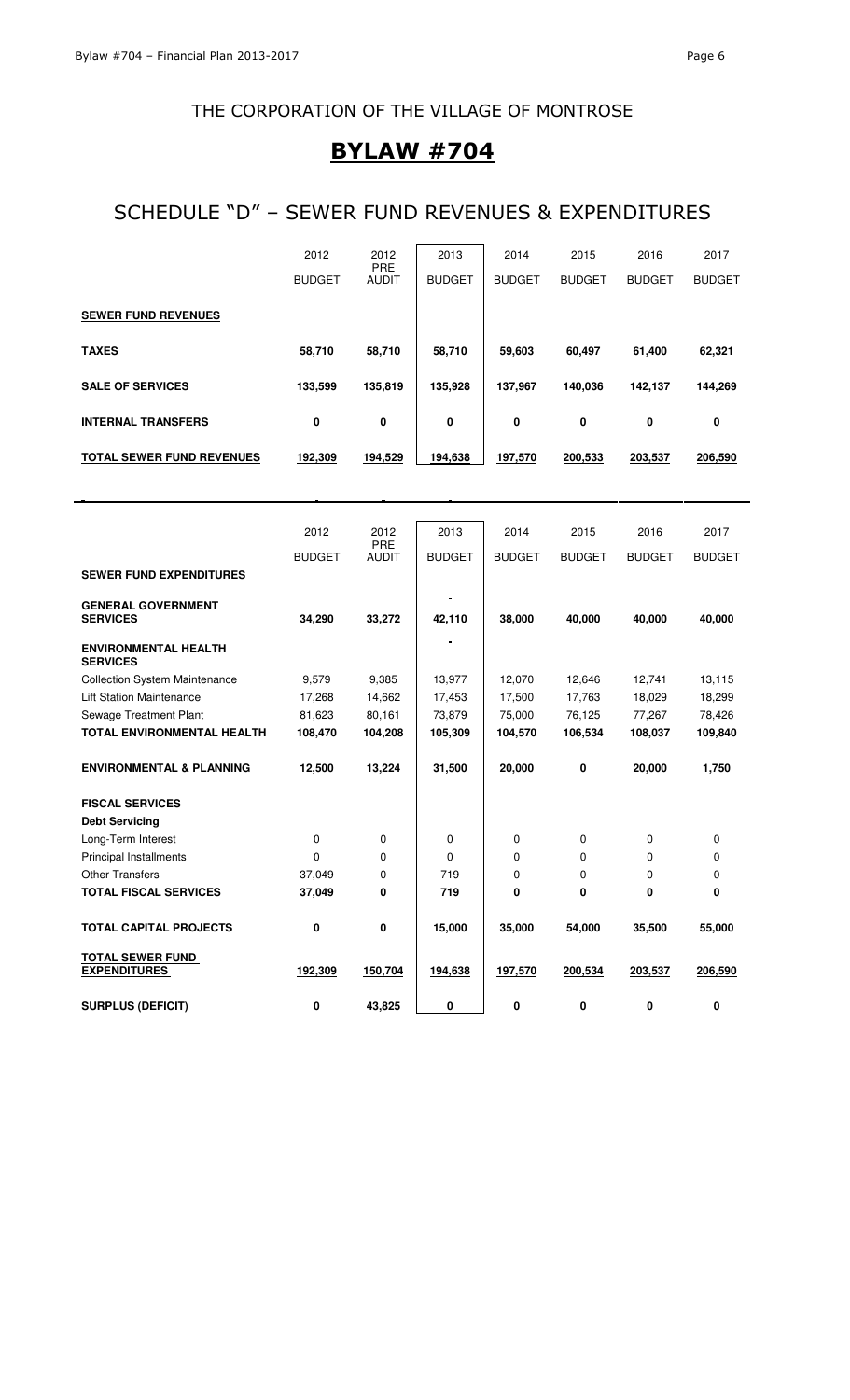### BYLAW #704

### SCHEDULE "E" – Statement of Objectives and Policies

In accordance with Section 165(3.1) of the Community Charter, the Village of Montrose (Village) is required to include in the Five Year Financial Plan, objectives and policies regarding each of the following:

- 1. The proportion of total revenue that comes from each of the funding sources described in Section 165(7) of the Community Charter;
- 2. The distribution of property taxes among the property classes, and
- 3. The use of permissive tax exemptions.

### Funding Sources

Table 1 shows the proportion of total revenue proposed to be raised from each funding source in 2013. Property taxes form the greatest proportion of revenue. As a revenue source, property taxation offers a number of advantages, for example, it is simple to administer and it is fairly easy for residents to understand. It offers a stable and reliable source of revenue for services that are difficult or undesirable to fund on a user-pay basis. These include services such as general administration, planning services, fire protection, police services, and bylaw enforcement.

User fees and charges form the second largest portion of planned revenue. Many services can be measured and charged on a user pay basis. Services where fees and charges can be easily administered include water and sewer usage, building permits, business licenses, and sale of specific services and therefore, these are charged on a user pay basis. User fees attempt to allocate the value of a service to those who use the service.

| <b>Revenue Source</b>    | % of Total Revenue | <b>Dollar Value</b> |
|--------------------------|--------------------|---------------------|
| <b>Property Taxes</b>    | 5.2%               | \$129,729           |
| <b>Parcel Taxes</b>      | 11.9%              | \$297,220           |
| User Fees and Charges    | 10.6%              | \$265,096           |
| <b>Other Sources</b>     | 12.2%              | \$304,895           |
| <b>Government Grants</b> | 60.0%              | \$1,495,835         |
| <b>Total</b>             | 100.0%             | \$2,492,775         |

### Table 1: Sources of Revenue

### **Objective**

• Taxation Revenue will be determined by Council each year according to the operating and capital needs of the community, as part of the annual budget process. Taxation will be based on the service level priorities of Council, in balance with preserving and enhancing the financial health of the Village.

### **Policies**

- The Village will review all user fee levels annually to ensure they are adequately meeting both the capital and delivery costs of the service.
- Where possible, the Village will endeavor to supplement revenues from user fees and charges and alternate sources, rather than taxation, to lessen the burden on its limited property tax base.

### Distribution of Property Tax Rates

Table 2 outlines the distribution of property taxes among the property classes. The residential property class provides the largest proportion of property tax revenue. This is appropriate as this class also forms the largest portion of the assessment base and consumes the majority of Village services.